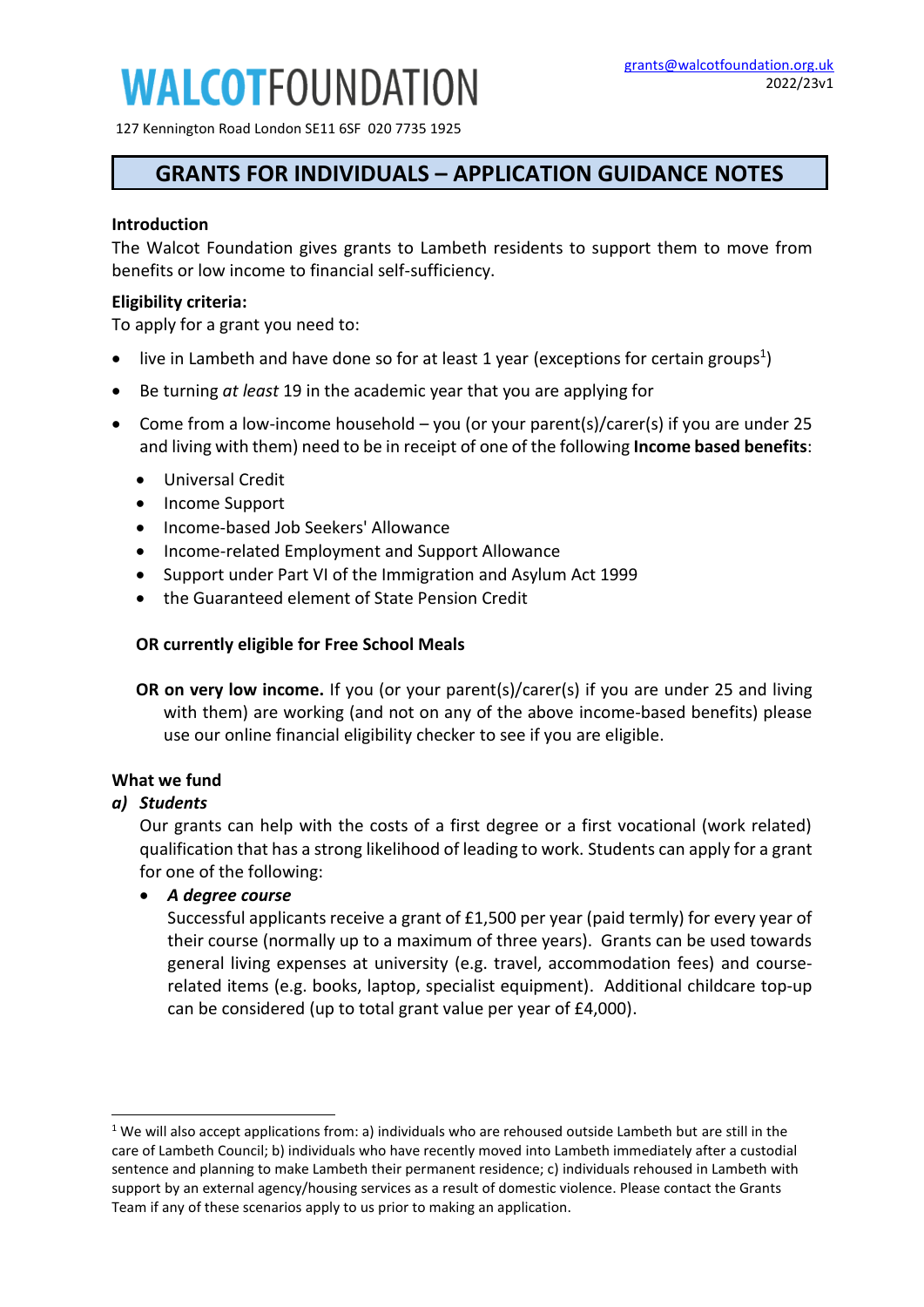#### • *A degree course at a Russell Group university*

Each year the Foundation offers a ['Townsend Scholarship'](http://www.walcotfoundation.org.uk/townsend.html) to a Lambeth-resident Black and Minority Ethnic pupil from a low-income home who gains a place at a Russell Group University. The scholarship is worth £1,000 a term for up to three years. More information about this scheme and the application process is available at [www.walcotfoundation.org.uk/townsend.html.](http://www.walcotfoundation.org.uk/townsend.html)

• *A vocational/non-degree course up to NVQ level 4 or an apprenticeship*  Students can apply for a grant of up to £1,500 (or up to £4,000, if including childcare costs) towards costs such as travel, books, special clothing, equipment, study/field trips, childcare and course fees.

**Please note:** If you already have a first degree and/or a vocational qualification at NVQ level 4 or equivalent, you are not eligible to apply for a grant.

#### *b) Moving into employment*

If you have been out of work for much of the last five years and haven't gained a degree or NVQ level 4 (or equivalent) vocational qualification in the last ten years, we could make a grant to help you move into employment. Grants can be made for costs associated with:

- gaining work experience that will strengthen your chances of getting paid work
- making the transition from long-term unemployment to employment

If you are applying for a grant for the above, it is very likely that we'll refer you to the Walcot-funded careers advisor for 1:1 support and guidance to help you transition into employment.

#### **Deadlines**

- We have high demand for our funds so university student applicants are encouraged to submit their application as soon as possible (ideally between April and August, before the start of the new academic year). Final date for a university grant submission will be 30 September 2022.
- There is no closing date for further education/vocational courses. However, for oneyear/two-year college courses (e.g., Level 1-4 Diplomas), we will only consider grant applications from students with at least 12 weeks of their course remaining.

#### **What we do not fund:**

- a) Grants **are not** made to reimburse for goods or services already purchased or for debts.
- b) Grants **are not** made for the payment of council tax, household goods, household furnishings, general clothing, rent (except for costs towards accommodation whilst studying away from home at university) or other taxes.
- c) Grants **are not** made to people who own their own homes (or if living with parents, where parents own their own home). Grants are focused on supporting people in long-term financial poverty – owning a home is normally a considerable financial asset.
- d) Grants **are not** made for post-graduate study or second degrees, personal development courses, or career changes. This includes the final year of an undergraduate degree course that includes a Masters qualification.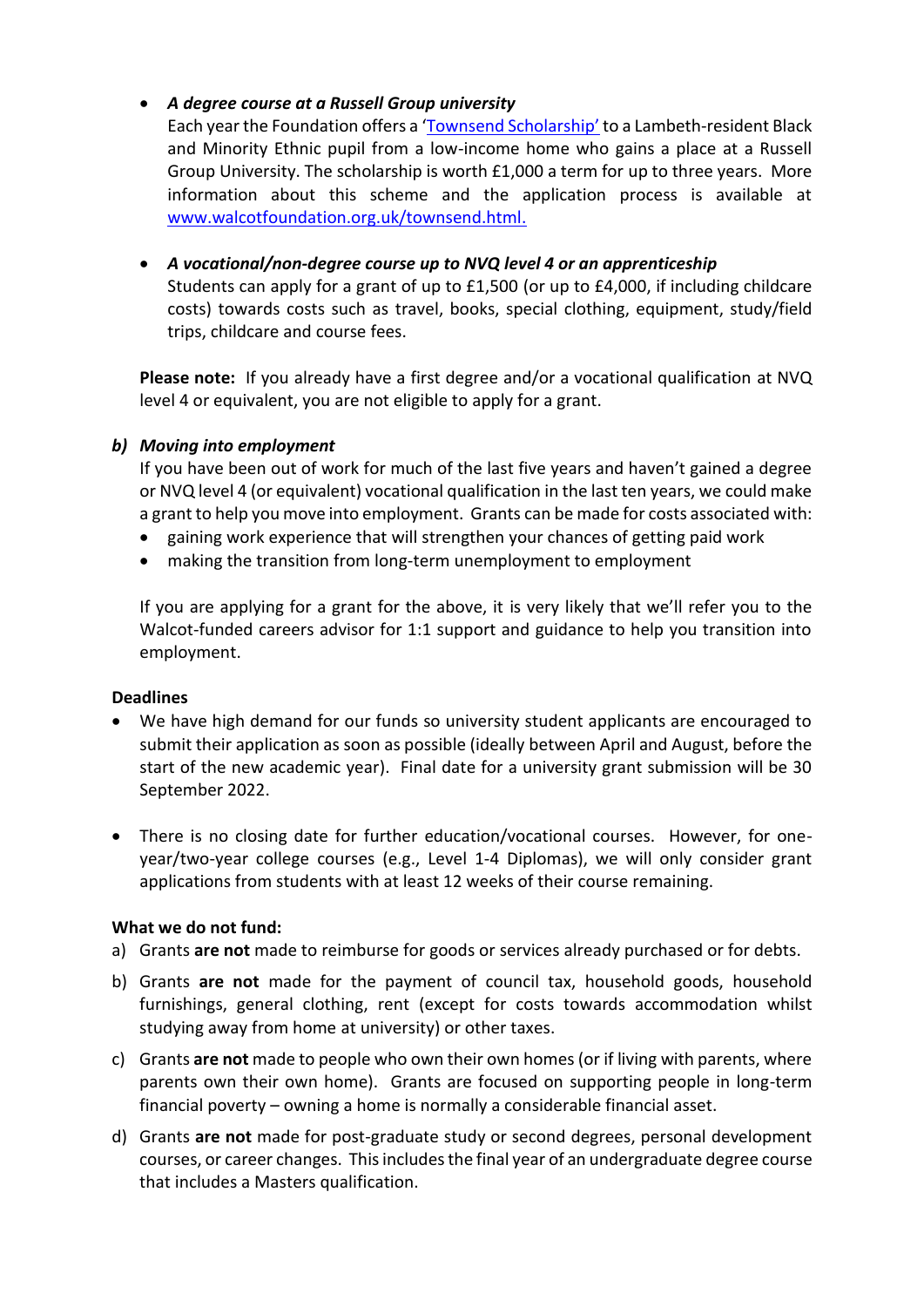- e) Grants **are not** made for university students' placement year on a sandwich course.
- f) Grants **are not** normally provided to students repeating a year at university. We have limited funds and so are not able to support students who are repeating a year due to failing a module, an exam or changing course. However, we can continue to pay any remaining grant once a student successfully progresses onto the next academic year of their course.
- g) If you already have significant work experience with a reasonable level of responsibility (what we would classify as a 'career'), we **will not** fund further study even if you do not have a qualification.
- h) If you already have a first degree or a vocational qualification at NVQ level 4 or equivalent, we **will not** fund further study. If in any doubt, please call a member of the Grants Team before completing this form.
- i) Grants **are not** made for course fees or childcare in cases where it is unclear that the applicant will be able to raise the balance of fees required to complete the entire course.
- j) Grants **are not** made for childcare applications which include a child who is too young to receive the 15 hours free childcare from the Government. In addition, we expect that any childcare bursaries/grants the applicant is entitled to be taken up before we will consider award of a childcare grant.
- k) Grants **are not** made for childcare costs linked to distance-learning courses (e.g. Open University).
- l) Grants **are not** made for costs relating to starting up your own business or for selfemployment.
- m) Grants **are not** made for study at commercial training providers unless it can be evidenced that the course will lead to employment and that it is not available via a statutory provider (e.g. Further Education College).

#### **Other Issues**

- 1. We cannot help in a crisis. Our assessment process is very thorough and it may be a few weeks before you first hear from us and often that is to request additional information. You can speed up the process by ensuring that you include everything that we ask for with your application.
- 2. Our grants cannot replace statutory funding/funding available from the government we generally expect university students to apply for, and take up, their full student finance entitlement to cover tuition and course fees. If you are planning to undertake a level 3 or 4 qualification and are eligible for a government Advanced Learner Loan, we cannot make a grant towards your course fees and would expect you to take up the Advanced Learner Loan. We will only consider funding tuition fees where statutory funding/loans are not available and the applicant can provide official evidence that the outstanding tuition fees can be paid by other available scholarships/bursaries.
- 3. All students studying full-time degree courses need to show evidence that they have lived in Lambeth for at least one year before the course started.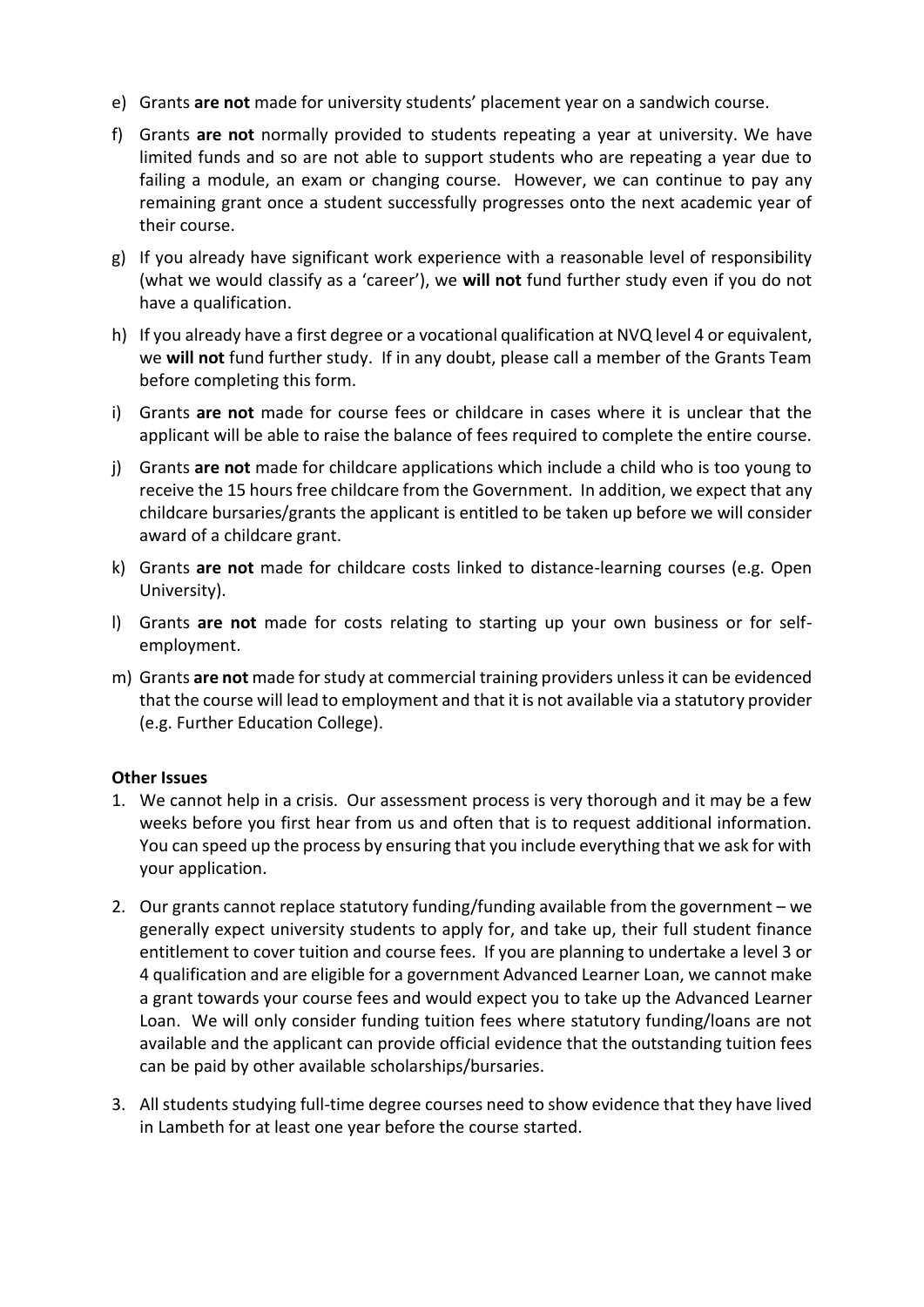- 4. For students studying via 'Distance Learning' (e.g. Open University), it is likely that we will require that you meet with the Walcot-funded Careers Adviser before considering an application.
- 5. There is no *entitlement* to a grant or a repeat grant. All grants are discretionary and awarded on the evidence of need presented at the time of application.
- 6. If, based on our checks at your college/university/training centre, your attendance on your current or most recent course is less than 90%, you will not be eligible for a grant until such time as you achieve 90% attendance for a reasonable period of time (normally for a full term following our check).
- 7. For degree students we require termly confirmation of continued enrolment at university and annually a report and tutor reference.
- 8. Walcot Foundation reserves the right to withdraw any application if we do not receive prompt responses to queries or reference requests we make at any time.